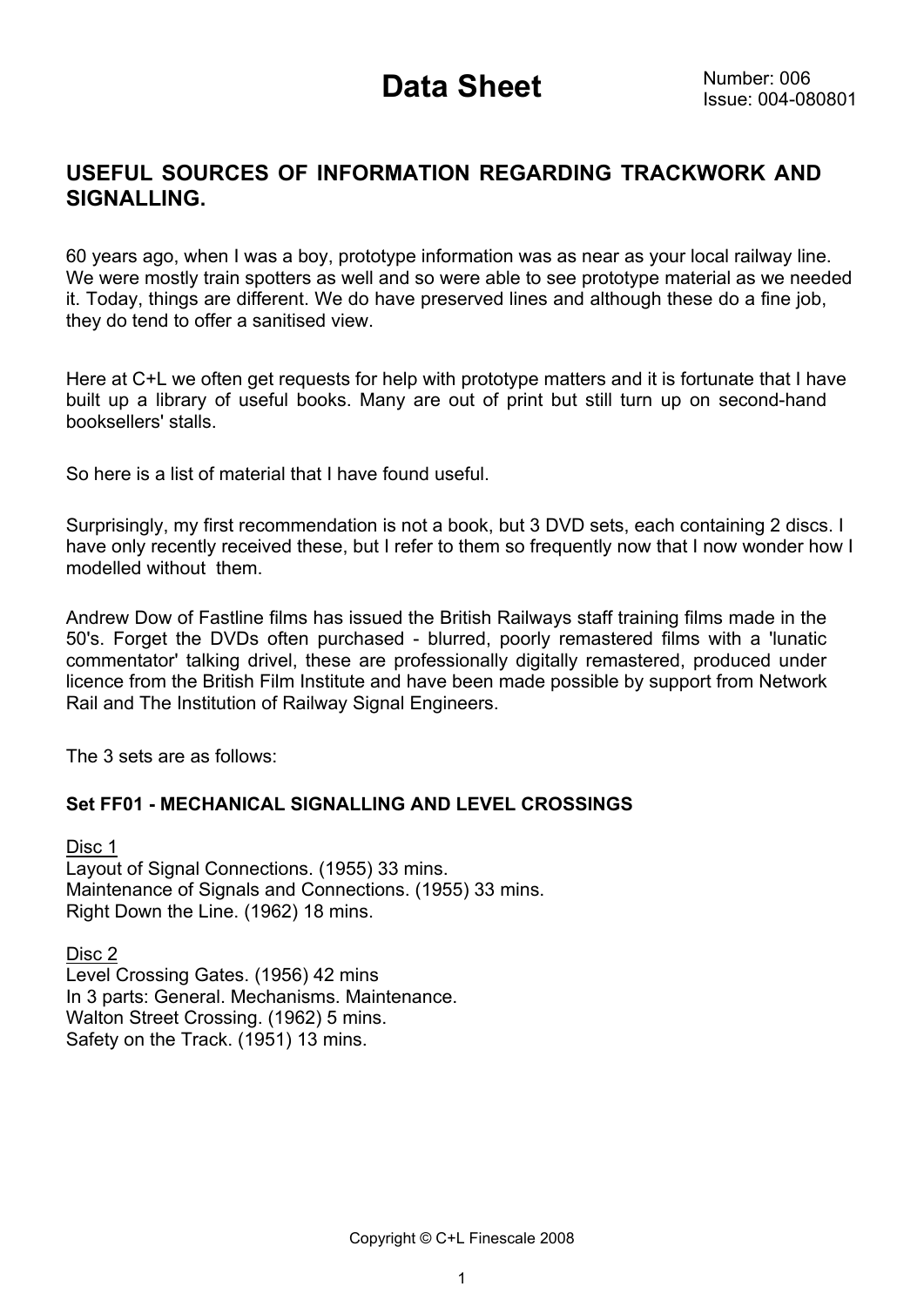#### **Set FF02 - PLAIN LINE**

#### Disc 1

Plain Line Maintenance. (1951) 29 mins. Track Buckling and its Prevention. (1951)16 mins. A Mechanical Rail Creep Adjuster. (1951) 16 mins.

Disc 2 Straight Track. (1953) 48 mins. Curved Track. (1953) 18 mins. Gantries. (????)15 mins.

#### **Set FF03 SWITCHES AND CROSSINGS**

Disc 1 Layout of Rodding and Connections. (1954) 15 mins. Switches & Crossings. (1951) 22 mins. Adjustment of Double-ended Points. (1954) 7 mins. MFD Re-railing Equipment. (1956) BTF 30 mins.

Disc 2

Maintenance of Rodding and Connections. (1954) 18 mins. Maintenance of Points and Fittings. (1954) 27 mins. Mechanised Renewal of Plain Line. (1956) 32 mins.

Each set costs £30.00 inc. p+p. This may seem a bit steep, when most DVDs you see at exhibitions sell for about £16-19. But you do get two discs in each set and almost 2 1/2 hours of playing time.

However, if when ordering, you quote 'C+L Special Offer', you can have them at the following prices.

1 set - £30.00: Any 2 sets - £50.00: All 3 sets £65.00: Prices include p+p.

Order by post to Fastline Films, PO Box 4472, Wedmore. BS28 4WY. Payment by cheques only, please.

Seven and a quarter hours of riveting viewing for £65.00 is amazing value. Highly recommended.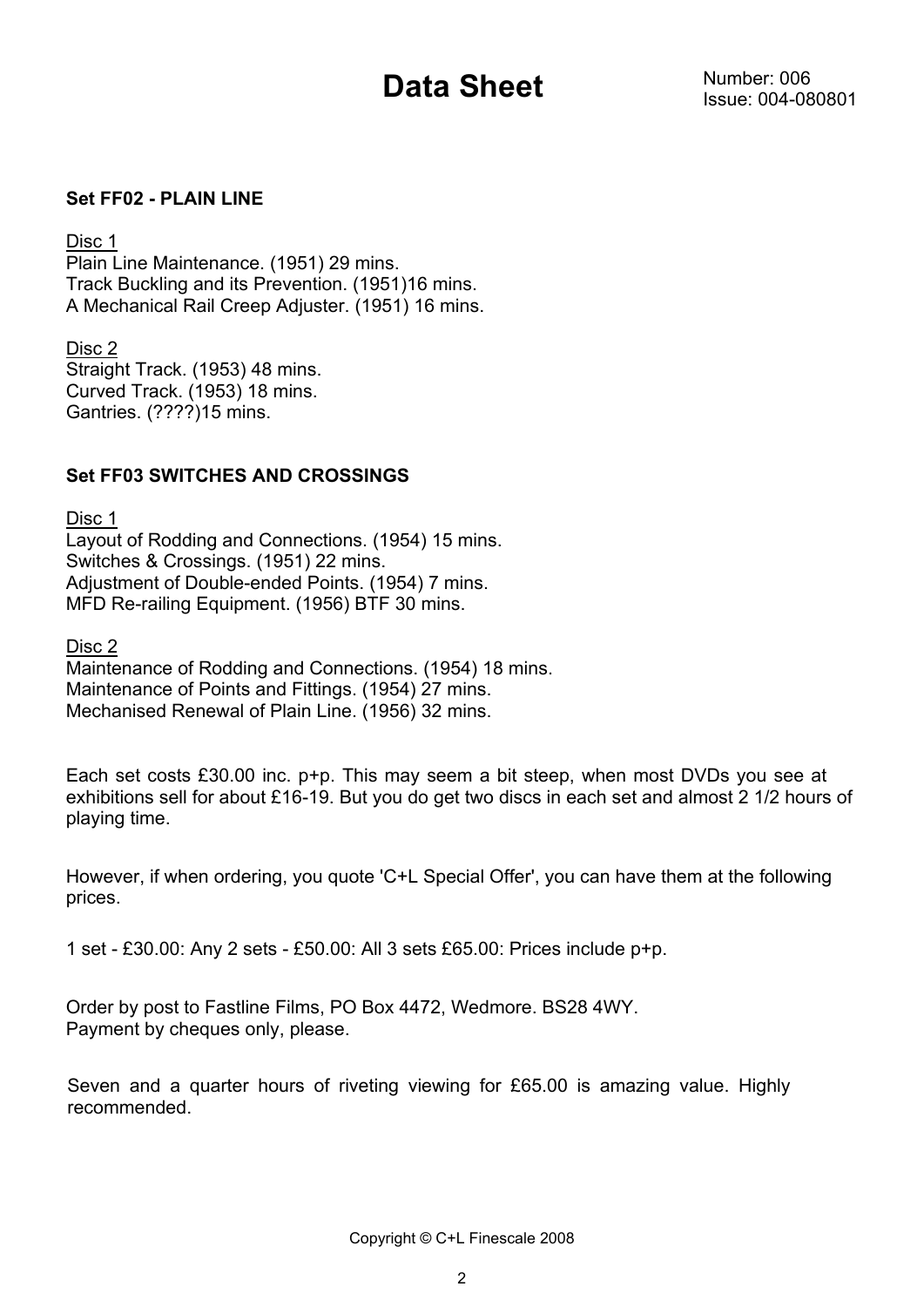### **Book List**

Books about prototype track are few. The best we have found is

GWR Switch and Crossing Practice by David J. Smith.

 Although mainly for GWR devotees, it provides valuable information for modellers of other railways. 152 pages packed with essential data - no modeller should be without it.

 Available from the Great Western Study Group, or from us as Product ID C1665 - £14.95. It is a heavy book and copies will be despatched by City Link.

Copyright © C+L Finescale 2008